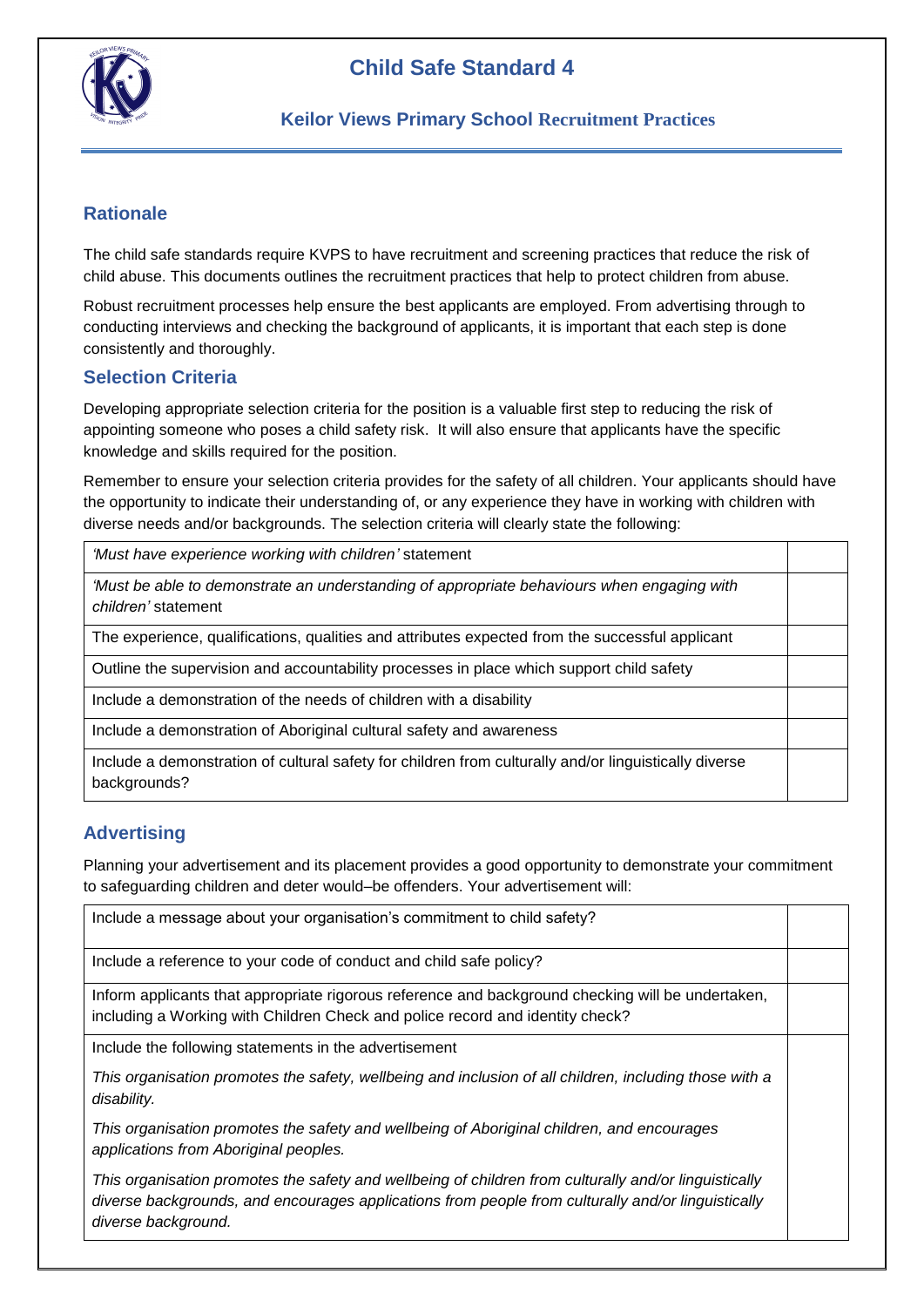

#### **Interviews**

The interview process is a very important step in selecting the right people for our school and in identifying any people who may pose a risk to children. Sufficient time must be given to plan and prepare for the interview process, and form an interview panel with the right mix of experience and skills to carry out the interview, ensuring that all panel members are clear on what the position requires. We will include Aboriginal peoples, people from a culturally and/or linguistically diverse background and people with a disability on the interview panel.

Including open-ended, behavioural-based questioning (see below) will give us insight into the applicant's values, attitudes and understanding of professional boundaries and accountability. Some useful questions may include:

| 'Tell us about why you want to work with children?'                                     |  |
|-----------------------------------------------------------------------------------------|--|
| 'Describe a time when you had to manage a child whose behaviour you found challenging?' |  |
| "Tell us about a time when you had to comfort a distressed child?"                      |  |

Take notice of your own thoughts and feelings when interacting with the applicant. Ask for more information if the applicant does not provide sufficient information in his or her responses.

Did you notice any warning signs such as:

| Unexplained lengthy gaps in employment history                 |  |
|----------------------------------------------------------------|--|
| The applicant says they do not value or 'need' supervision     |  |
| The applicant is evasive or inconsistent in his or her answers |  |

### **Pre-employment Screening**

Screening applicants, is a good tool for helping to prevent people who may abuse children from entering your organisation.

## **Police checks**

It is important to be upfront and ask the applicant if they have any criminal convictions, formal disciplinary action taken against them, or any finding of improper or unprofessional conduct. This could involve the applicant signing a declaration as part of an application form. [http://www.police.vic.gov.au/content.asp?Document\\_ID=274](http://www.police.vic.gov.au/content.asp?Document_ID=274)

You could also cover this in a face-to-face interview. This may be challenging for the interview panel, particularly if the person is already known to you, but the applicant's response should demonstrate a sufficient level of professionalism as well as an understanding of your obligations. To help introduce this difficult topic, you could say to the applicant that you have some specific questions about child safety because your organisation takes child safety seriously.

Have you included a question about whether the applicant has any criminal convictions, cautions, other legal or pending cases, including formal disciplinary action, which may affect their suitability to work with children?

If addressed during a face-to-face interview, did you take notice of how the applicant responds to questions with regard to his or her words and body language?

Have you undertaken a police record check (which includes identity check)?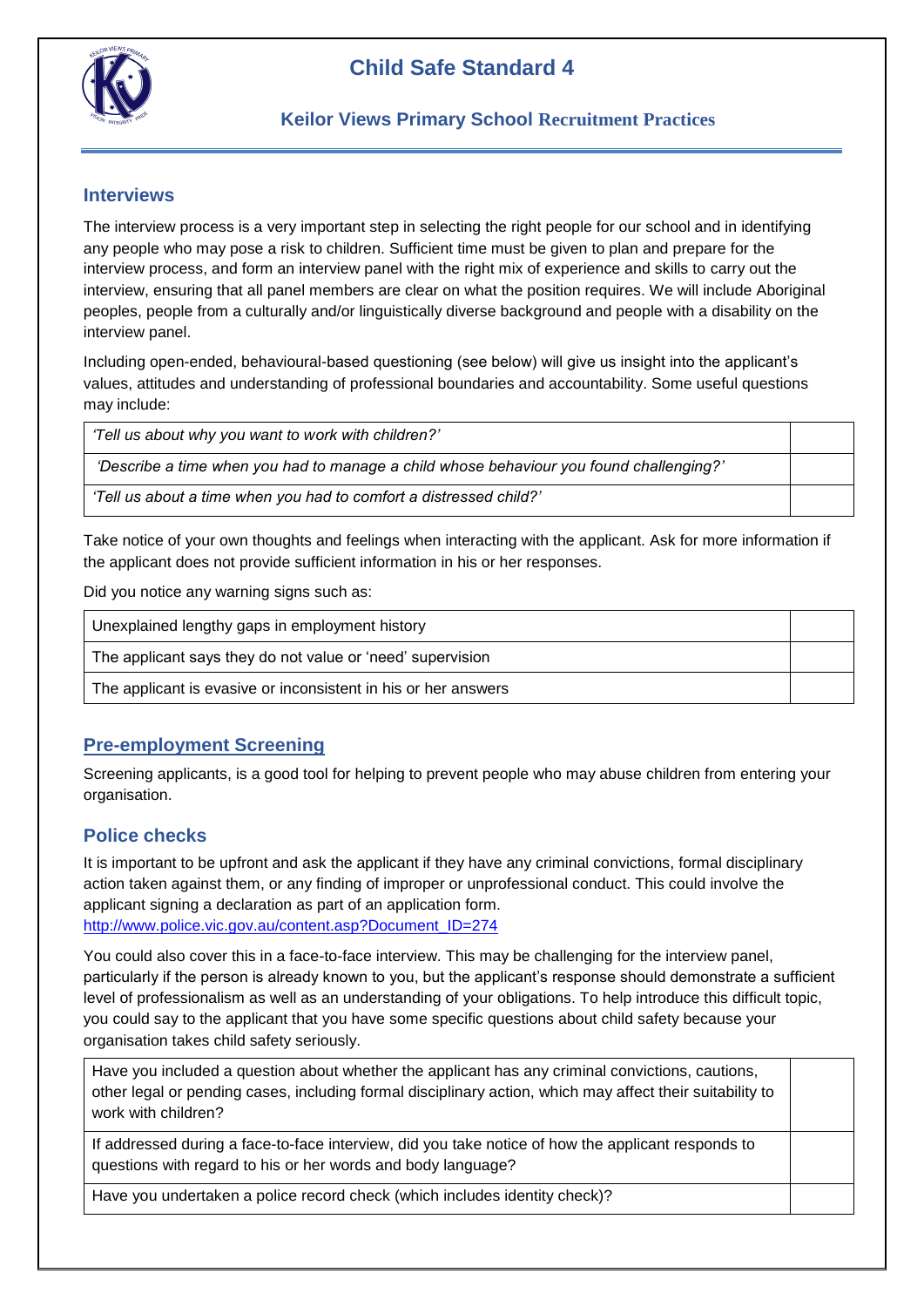

# **Child Safe Standard 4**

## **Working with Children Check**

Under the *Working with Children Act 2005*, people who are doing child-related work, and who are not exempt, need a Working with Children Check. Full details of the [Working with Children Check process](http://www.workingwithchildren.vic.gov.au/) can be found on the Working with Children website <www.workingwithchildren.vic.gov.au>.

Does the applicant hold a valid Working with Children Check? Have you [checked the validity of their Working with Children Check?](online.justice.vic.gov.au/wwccu/checkstatus.doj) If the applicant does not hold a valid Working with Children Check, and it is required, has the applicant provided evidence that they have applied for a Working with Children Check, and does your organisation have processes to follow up pending applications? Has the applicant provided you with evidence of their Working with Children Check, or evidence of their application for a Working with Children Check?

## **Referee Checks**

The panel will contact at least two referees as this can provide insight into the applicant's character and skills. The most recent people that the person has worked with, are the ones likely to provide you with the most accurate reference. Where possible, referees that can provide insights into the applicant's experience working with children should be contacted.

Do the referees provided by the applicant include, Principals, Assistant Principals, Leading Teachers who can be objective, rather than colleagues or friends?

Has the applicant provided their most recent Principal, Assistant Principal as a referee? If not, have they provided you with a satisfactory reason?

Have you spoken to at least two of the referees by telephone? Did you confirm with them their name and position provided to you by the applicant?

When speaking with the referees, you should seek to establish the referee's relationship with the applicant, including:

How long the applicant and referee worked together?

The specifics of the position.

The applicant's perceived strengths and weaknesses.

Whether the referee would hire the person again, particularly in a role working with children?

Whether they have any concerns about the applicant working with children?

You should ask referees directly about any concerns they may have about the applicant working with children. To help introduce this difficult topic, you could say you have some specific questions about child safety because your organisation takes child safety seriously.

Take note of any pauses or gaps in the referee's responses.

Ask behaviour-based questions like:

'What did the applicant do when…[for example, they had to comfort a distressed child]?'

'Do you have any concerns about the applicant's attitude towards Aboriginal peoples / people from culturally and/or linguistically diverse backgrounds / people with a disability?'